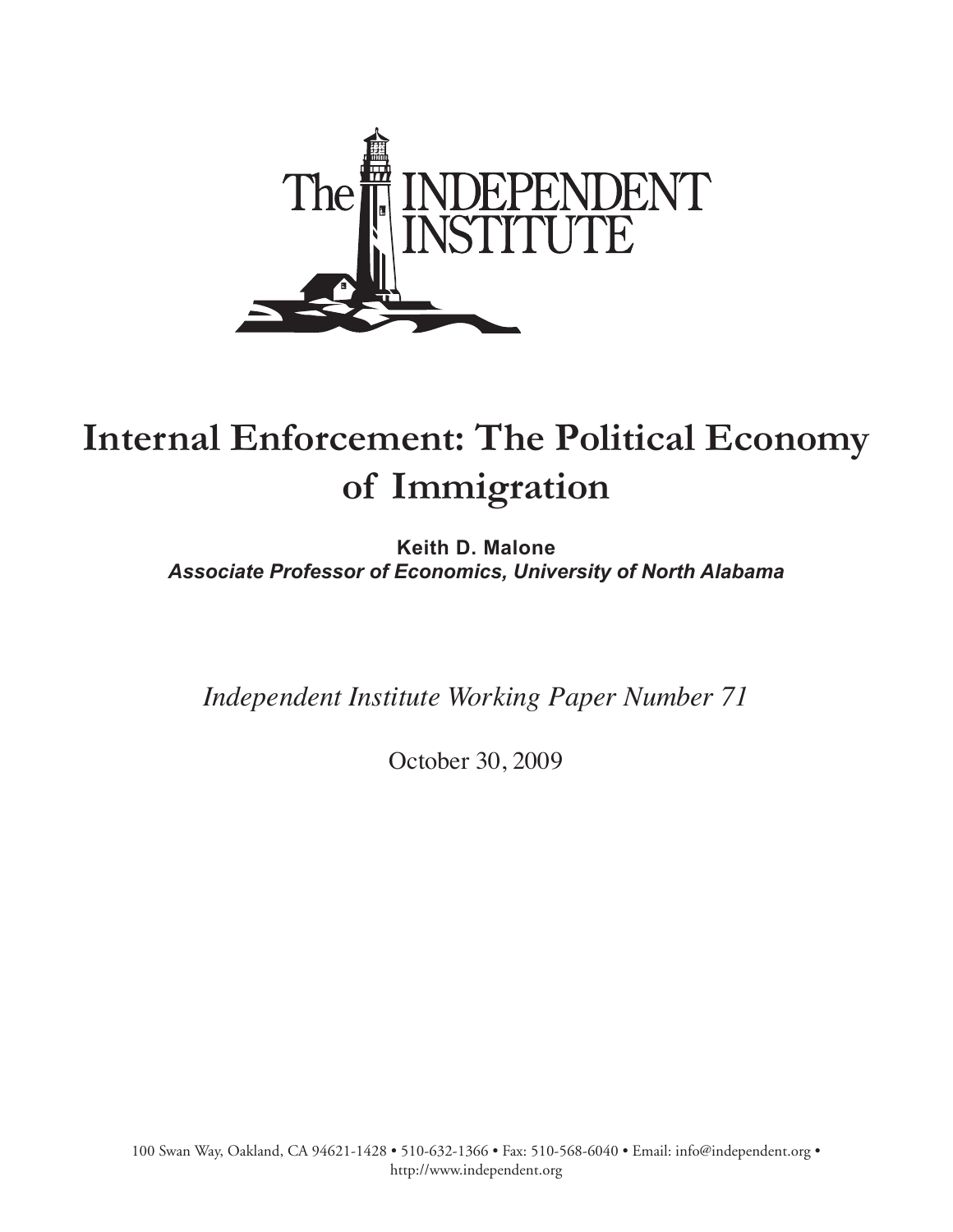## **INTERNAL ENFORCEMENT: THE POLITICAL ECONOMY OF IMMIGRATION**

Keith D. Malone Associate Professor of Economics University of North Alabama

# **Abstract**

Over the past several years, Americans have become more aware and more vocal regarding the number of illegal aliens who have taken up residence in the United States. While this issue—and a resolution of this issue—is still being debated, many have questioned why current enforcement efforts are so lax. The focus of this paper is on the government agency responsible for the enforcement of our immigration laws, and in particular how the actions of this agency are influenced by political interests. This paper fills a gap in the literature-to-date by examining the enforcement of immigration laws within the interior of the nation. While other studies put border enforcement efforts in a political framework, this analysis is the first, to the authors' knowledge, to place interior enforcement within the interest-group theory of government framework. Our findings indicate that pressure groups shape the pattern of enforcement that emerges. Despite polls that indicate a majority of Americans favoring stricter enforcement, government enforcement agencies charged with this responsibility apparently succumb to the wishes of those that matter most politically.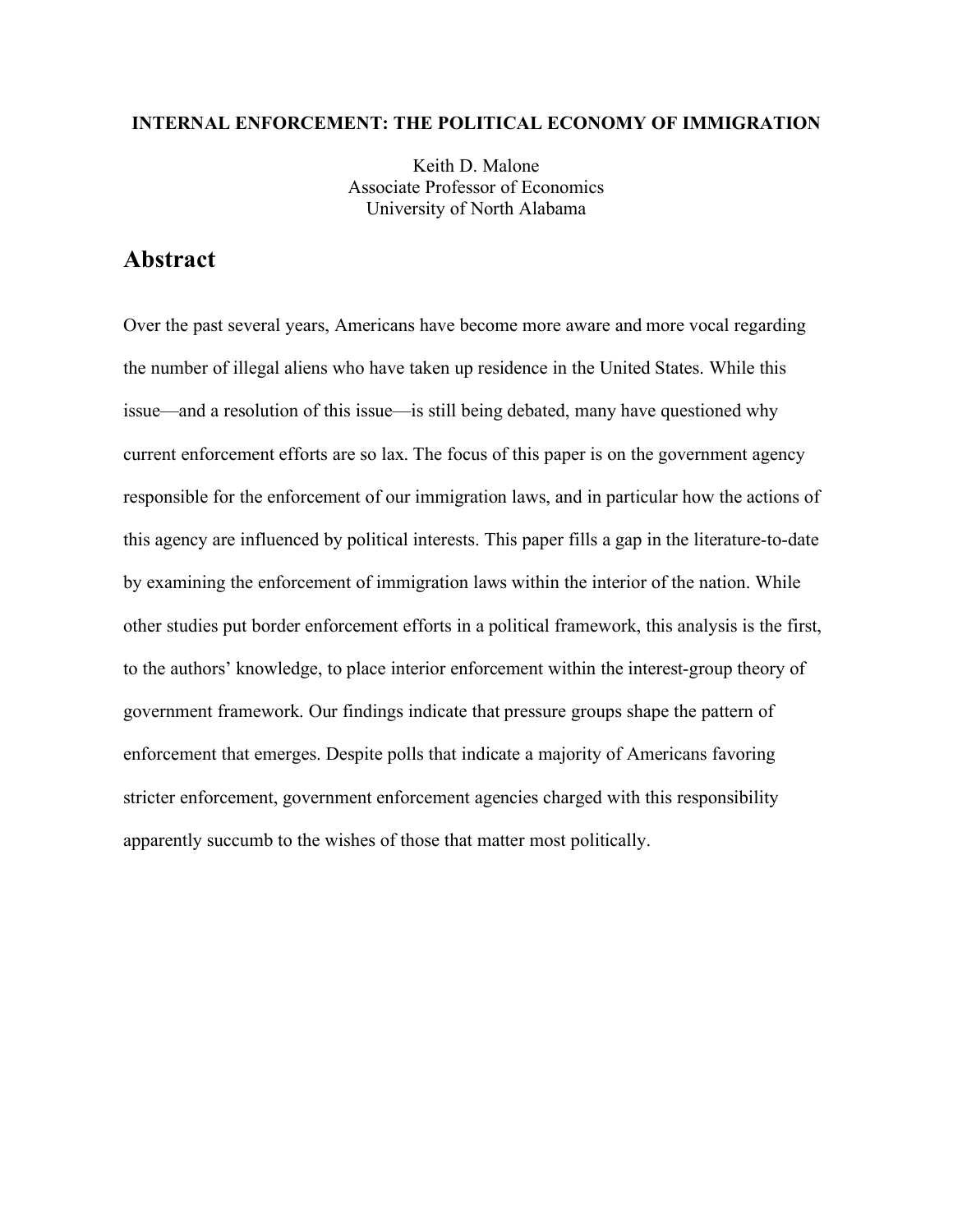"So the people we are now admitting will, quite literally, determine what our homeland is about to become."

(Karl Zinsmeister, *The American Enterprise*)

"Corporate America owns the country . . . what it wants, it gets."

(Patrick Buchanan, *State of Emergency*, 242)

The raison d'etre of any law enforcement agency is, quite literally, law enforcement, and immigration authorities—no matter what they are called or where they are housed—are no exception. That is why the onslaught of illegal aliens into America over the past few decades leaves many observers mystified. Despite the passage of numerous laws putatively designed to restrict illegal immigration, the unprecedented influx continues. The nation's laws regarding entry and deportation are simply not enforced.

The U.S.-Mexican border does present some unique challenges: "No other First World country has a land frontier with a Third World country—much less one of 2,000 miles. The income gap between Mexico and us [the U.S.] is the largest between any two contiguous countries in the world" (Huntington 2000, 12). Some suggest this is the reason for poor enforcement.

Thus, according to this line of reasoning, the failure to shore up the borders and to deport those that successfully enter is due to the sheer size of the number of illegals and the vast area to be patrolled. The onslaught of illegal aliens simply overwhelms enforcement efforts. Immigration authorities cannot do the job assigned to them without greater resources, namely, greater funds to purchase high-tech gadgets and to employ more workers.

Kessler and Holzer (2006, 8) suggest an alternative explanation: the government "has made the enforcement of federal immigration laws a backburner issue, and the appointment of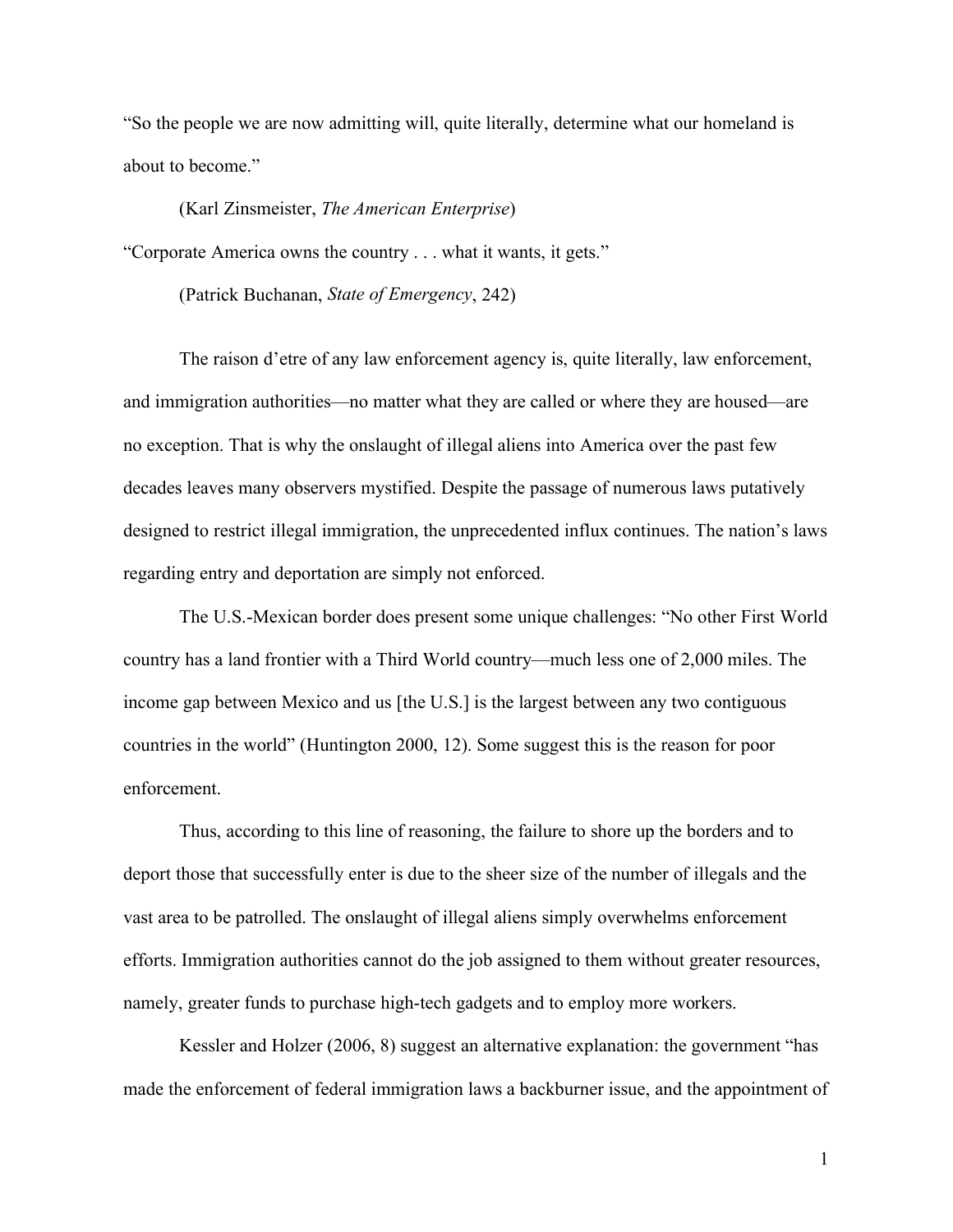unqualified cronies to fill high-level immigration enforcement positions only underscores this point." The authors continue: "The President must replace the leadership of our broken immigration enforcement infrastructure. And Congress should demand that DHS [Department of Homeland Security] clean up its act and focus much more intently on the primary mission of immigration enforcement—stopping the flow of illegal immigrants and cracking down on employers who break the law." Thus, woeful enforcement of the law is a function of poor management, lack of focus, and the unwillingness of Congress to lay down the law to an apparently rogue agency.

Some instead point to still another, admittedly more cynical, explanation: the level of enforcement observed is largely a function of political considerations. In this case, the enforcement witnessed is exactly the level of enforcement desired by those given the responsibility of controlling our nation's borders and reflects the wishes of Congress. Illegal immigration furnishes employers with a large supply of inexpensive, and likely obsequious, workers. Employers find lax enforcement beneficial. On the other hand, the downward pressure exerted on the wages of native workers due to illegal aliens competing for jobs and the social services utilized by illegal aliens but paid for by taxpayers makes a more restrictive level of enforcement desirable to these groups. Thus, illegal immigration fits nicely into the framework of the interest group theory of government (see Stigler 1971). The theory asserts that public policy is shaped by the influence of interest groups. Competition between these pressure groups results in the establishment of a "political equilibrium."

Despite this observation, "the important question of the political determinants of immigration policy has surprisingly received very little attention in the economics literature"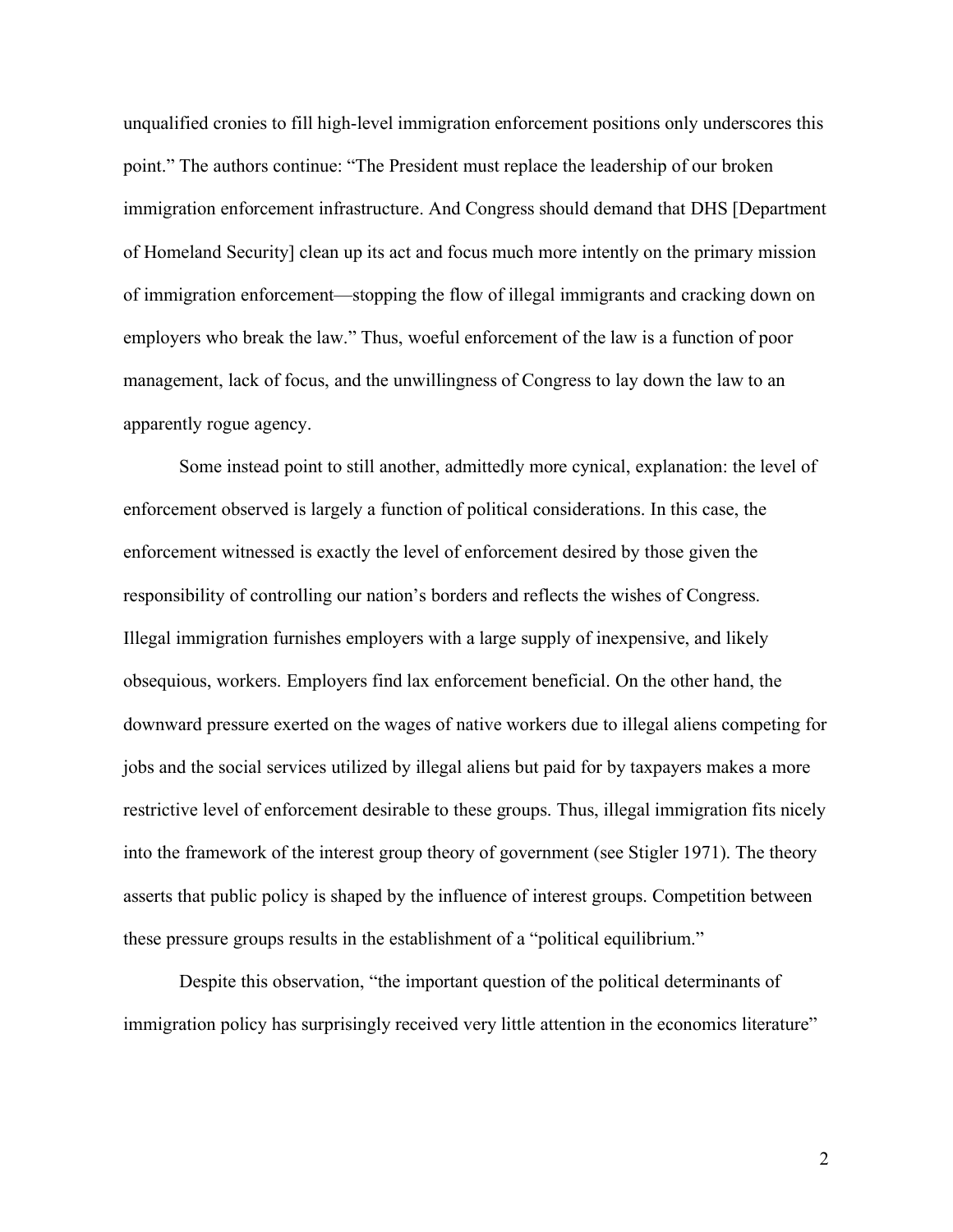(Chau 2003, 194). It is the purpose of this article to shed some additional light on the influence of politics on immigration enforcement efforts.

The paper is organized as follows. A brief introduction of immigration issues and the politics of immigration is presented in the next section. This is followed by a review of the relevant literature regarding the political economy of immigration. The model and the results are next presented. Finally, the paper concludes with some comments regarding immigration enforcement.

#### **INTRODUCTION**

As Peggy Noonan reports, "The past quarter-century an unprecedented wave of illegal immigration has crossed our borders. The flood is so great that no one—no one—can see or fully imagine all the many implications, all the country-changing facts of it. No one knows exactly what uncontrolled immigration is doing and will do to our country" (Noonan 2007). Uncontrolled immigration is not hyperbole—the floodgates are open and the numbers, both to those that favor more porous borders and to those that favor more restrictions, are shocking.

Pat Buchanan (2006, 244) puts them in historical context: "There are almost as many immigrants and their children in the United States in 2006—36 million—as all the immigrants who came in 350 previous years of American history." And the number of illegal immigrants is likewise staggering: "In 2006, we have as many illegal aliens inside our borders, 12 to 20 million, as all the Germans and Italians, our two largest immigrant groups, who ever came in two centuries" (Buchanan 2006, 243).

Increasingly, Americans have simply lost confidence in the government's ability, and frankly even its willingness, to control the nation's borders. And increasingly, the publics'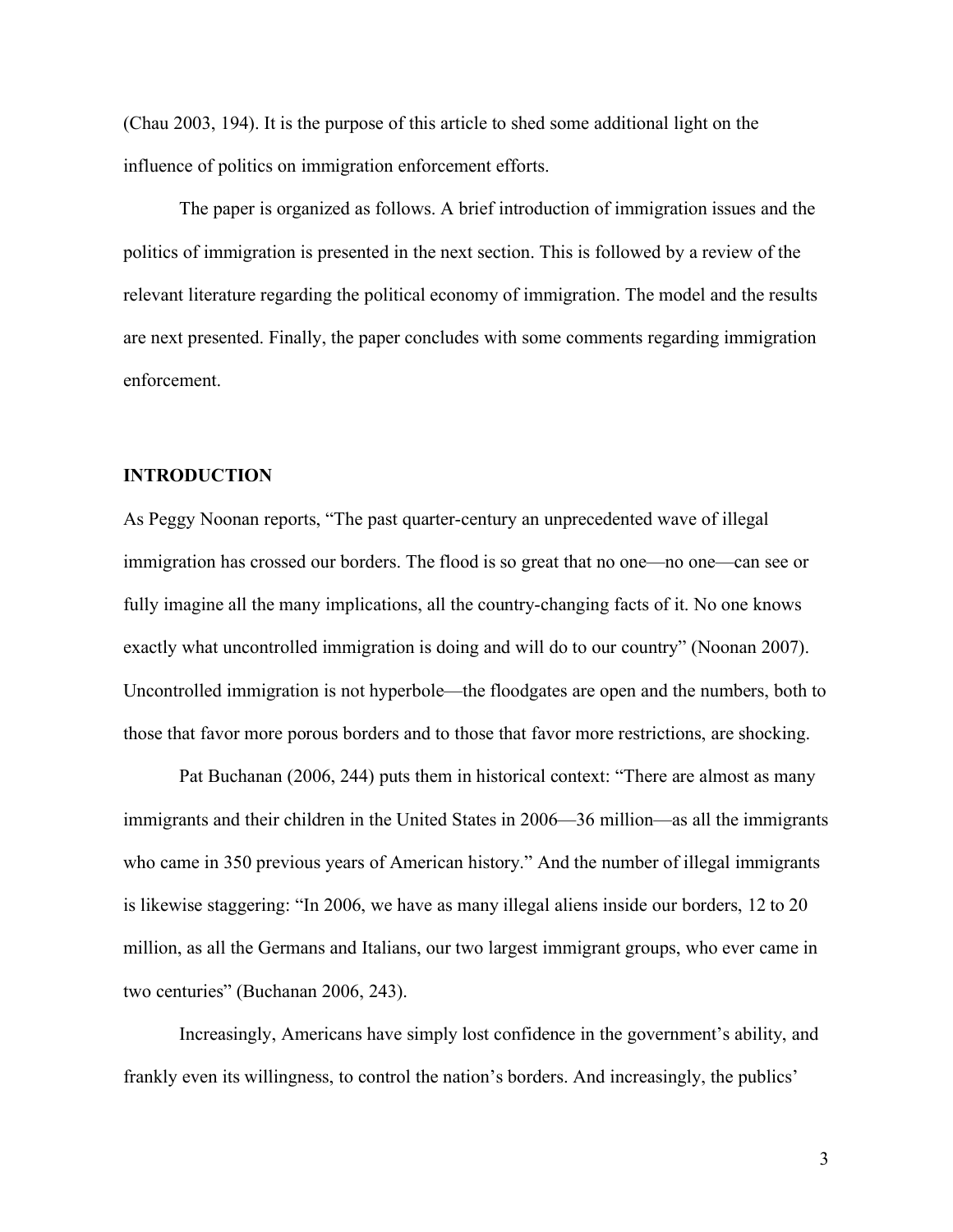confidence in the agency charged with enforcing immigration laws has eroded. Perhaps the low-point was reached when it was discovered that two of the 9/11 terrorists, Mohammed Atta and Marwan Al-Shehhi, were granted change of status visas six months after they flew planes into the World Trade Center.

The failure to stop the flow of illegal immigrants and to secure the borders led to the establishment of the Minuteman Project. The Minutemen—harkening back to the nation's origins and the day of citizen-soldiers—adopted the slogan, "Doing the job Congress won't do," and its members volunteered to patrol the Mexican-U.S. boundary. When the Minuteman spotted an illegal attempting to cross, the proper authorities were contacted.

Prior to 2002, the Immigration and Naturalization Service (INS) was assigned the task of enforcing the nation's immigration laws. The INS devoted a portion of its resources toward so-called "linewatch" duties which consists chiefly of border patrol and policing points of entry and the remainder of its resources toward internal enforcement which consists, for the most part, of worksite raids, deportations, and interior patrols (Hanson and Spilimbergo 2001).

After the terrorist attack, the INS was abolished and its responsibilities were reassigned to two new agencies—the U.S. Customs and Border Protection (CBP), which conducts border enforcement activities, and the U.S. Immigration and Customs Enforcement (ICE), which is responsible for enforcing immigration laws in the interior of the country. Both these agencies are currently housed within the Department of Homeland Security (DHS).

In a subsequent paper, Hanson (2006) points out that DHS officials have discretion in how border patrol and ICE agents "are deployed, allowing them to vary the intensity of ... enforcement against illegal immigration at the local, regional and national level" (Hanson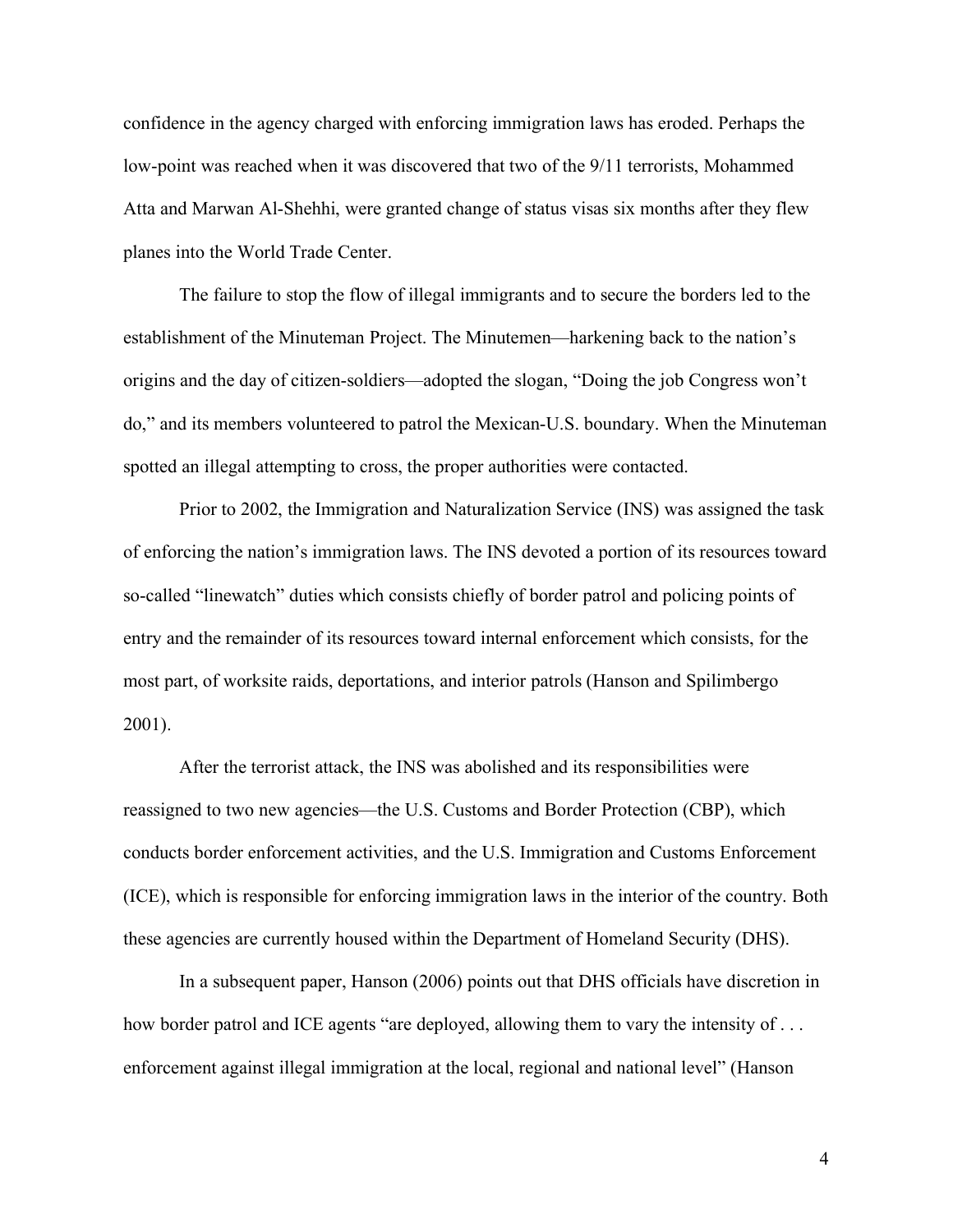2006, 910). He continues, "discretion creates an opportunity for political pressure to influence enforcement activities over short time horizons (as well as through the more-protracted congressional appropriations process)" (Hanson 2006, 910).

Immigration policy, as Chau (2003, 193) points out, "creates income redistribution consequences that divorce the interests of native workers and native employers." Native workers, who do not want to face competition for jobs nor experience the concomitant reduction in wages from greater supply, desire a more restrictive policy. Native employers, on the other hand, want a large supply of inexpensive workers and therefore favor more open borders.

Business firms have come to depend on illegal immigrants as an inexpensive source of labor. As Hedges and Hawkins (1996, 17) explain: "Illegal immigrants are flocking to the United States to take the dangerous, low-paying jobs most Americans won't. There's a system that keeps the illegals coming and industry humming—and the plants have come to rely on it."

An April 7, 2006 survey conducted by the Pew Hispanic Center titled "Where they work: A breakdown on illegal immigrants" showed that the vast majority of illegal immigrants work in fields that require little education and training. Table 1 summarizes the occupational breakdown of undocumented workers in 2006.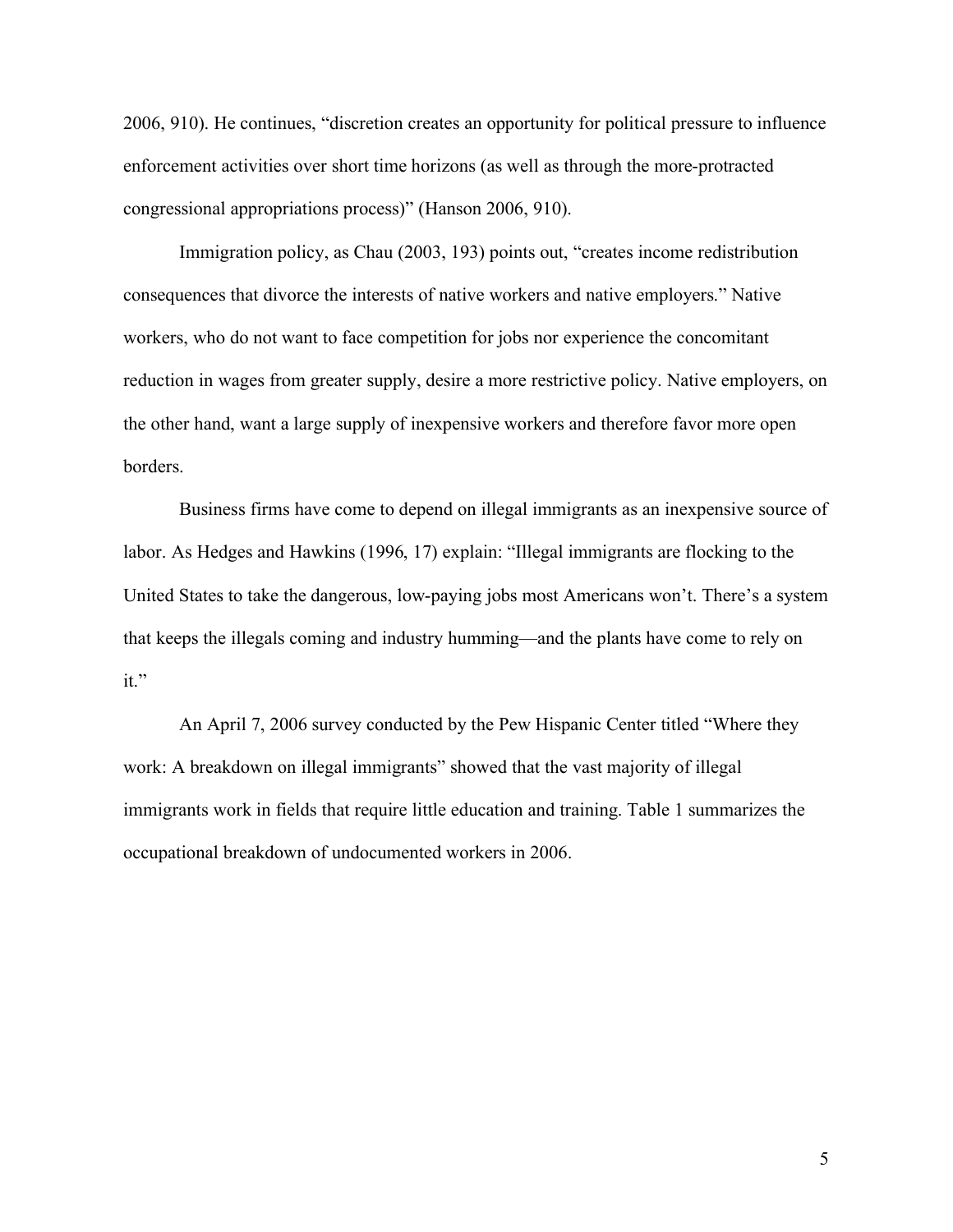| Occupation                            | <b>Undocumented Workers</b> |
|---------------------------------------|-----------------------------|
| Service occupations                   | 31.00%                      |
| Construction                          | 19.00%                      |
| Production, installation, repair      | 15.00%                      |
| Sales and administration              | 12.00%                      |
| Management, business and professional | 10.00%                      |
| Transportation, moving                | 8.00%                       |
| Farming, other                        | 4.00%                       |

**Table 1: Occupations of Undocumented Workers**

Source: Adapted from Figure 9 in Passel, *The Size and Characteristics of the Unauthorized Migrant Population in the U.S*.

And the business firms that use the labor are thought to lobby Congress for lax enforcement. Anecdotal evidence supporting this notion exists. While politicians talk tough about immigration, behind the scenes they work to keep the spigot turned on. In 1998, workers in the onion fields of Georgia were largely illegals. INS officials conducted raids and numerous undocumented workers were arrested, but most of them fled. The farmers, who had knowingly hired the illegal aliens, were stuck with onions in the field with no one to harvest them. Soon, the farmers contacted their Congressmen and shortly thereafter, a letter from both of Georgia's senators and three Georgia congressmen arrived at the U.S. Attorney General's office demanding an explanation. The politicians asserted that the INS did not understand the needs of American farmers.

The agency changed tactics and "tried out a kinder, gentler means of enforcing the law" (Krikorian, 24). The personnel records of all the meatpacking plants in Nebraska were obtained, social security numbers were checked, and INS officials returned to the plants with lists of individuals deemed likely to be illegal. The operation was a huge success in terms of finding and deporting illegal immigrants.

The meatpackers and the ranchers—outraged at the INS—hired former governor Ben Nelson to lobby for them. Senator Chuck Hagel used his influence to see that this was never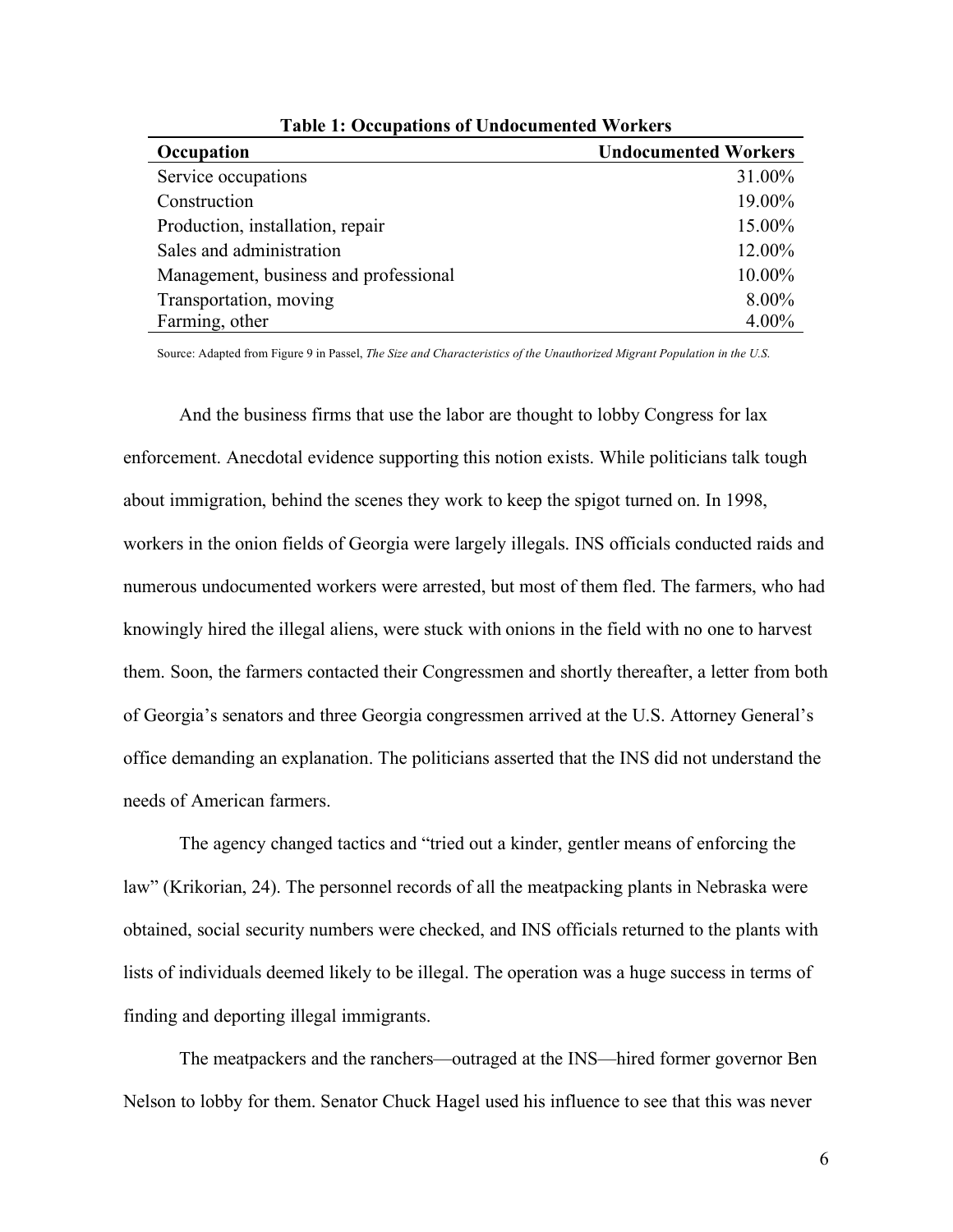repeated again. In fact, the senior INS official who thought up the strategy was encouraged to retire (Krikorian 2006).

Likewise, INS inspectors at Portland International Airport were criticized "for barring an unusually high percentage of foreigners"—a result that won the city the disparaging title 'Deportland.'" Business leaders and airport managers were furious at the conduct of the INS—two Delta Airlines flights were canceled as a result of enforcement activity worth millions of dollars to the region.

The problem led Senator Slade Gorton to demand "consistent and fair enforcement of immigration laws" (Read 2000). Nevertheless, local INS officials "refused to budge from their position of literal application of the law" but INS regional officials promised consistent enforcement in the West Coast (Read 2000).

Economist Thomas Sowell (1981, 249) acknowledges the role of politics but expands the players: "Employers of low-paid labor have pressed for a national policy of more open access to the United States . . . while groups concerned with crime, welfare dependency, or other social problems . . . have pressed for more restrictive policies. Shifts in political strength among the contending groups of Americans are reflected in changing immigration policies and changing levels of enforcement (Sowell 1981, 249).<sup>1</sup>

In the next section, the literature that examines the role of politics and interest group behavior in shaping immigration policy is examined.

## **LITERATURE REVIEW**

Shughart, Tollison and Kimenyi (1986) were the first to offer a political explanation for immigration enforcement. The researchers assert that a regulator, in this case the INS,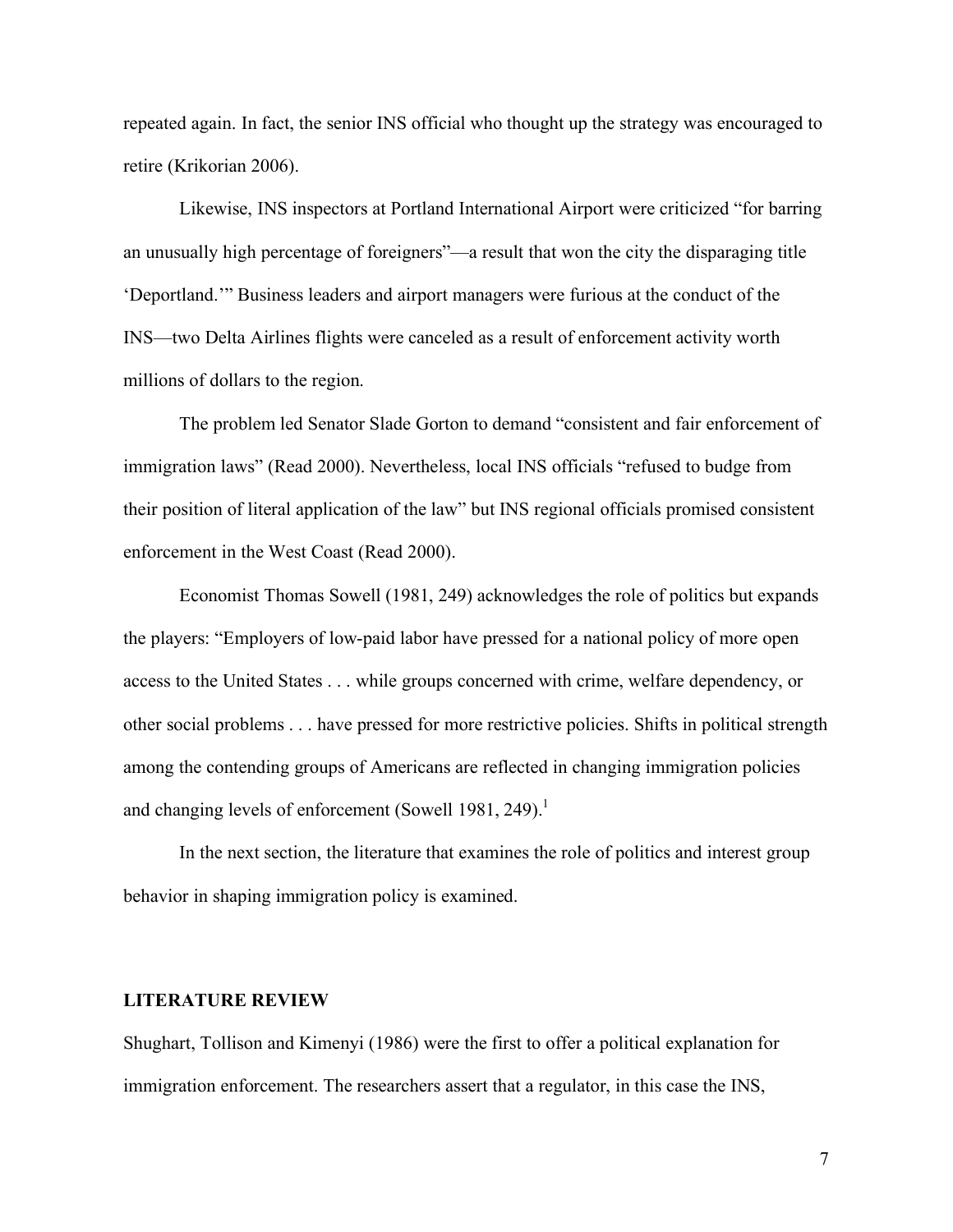attempts to balance the interests of two competing interest groups. In particular, the INS alters the flow of immigrants in an effort to impact the domestic wage rate, of interest to labor, and the wealth of producers,' of interest to business firms. Their analysis is limited to legal immigrants. Examining the flow of immigrants to America from 1900 to 1982, the authors found that "immigration enforcement activities vary predictably, abating during economic expansions when output and wages are rising, and becoming more vigorous during economic downturns when output and wages are falling" (Shughart, Tollison and Kimenyi 1986, 97). Claudia Golden (1994) investigated the support for a literacy test for immigrants of members of the House of Representatives. A vote in favor of the test was associated with a relatively smaller increase in wages between 1907 and 1915 in the representative's district. Timmer and Williamson (1998, 739–71) found that the nation adopted a more restrictive policy toward immigrants across time when the ratio of unskilled labor wage rate to average per capita income level declined.

Noting that "there is little systematic analysis of the factors that influence the intensity of enforcement efforts," Hanson and Spilimbergo (2001) investigated "linewatch" activity (border patrol apprehensions of illegal immigrants). The researchers assert that "firms privately lobby the government to maintain lax border enforcement" (Hanson and Spilimbergo 2001, 614) while labor unions press to keep illegal immigrants from entering. Their results suggest that "enforcement softens when the specific sectors that use undocumented workers intensively expand" (Hanson and Spilimbergo 2001, 636). Thus, Hanson and Spilimbergo were the first to find empirical support for the notion that the enormous influx of illegals into America and the perceived inability of immigration authorities to halt the onslaught is politically motivated. The authors note the dearth of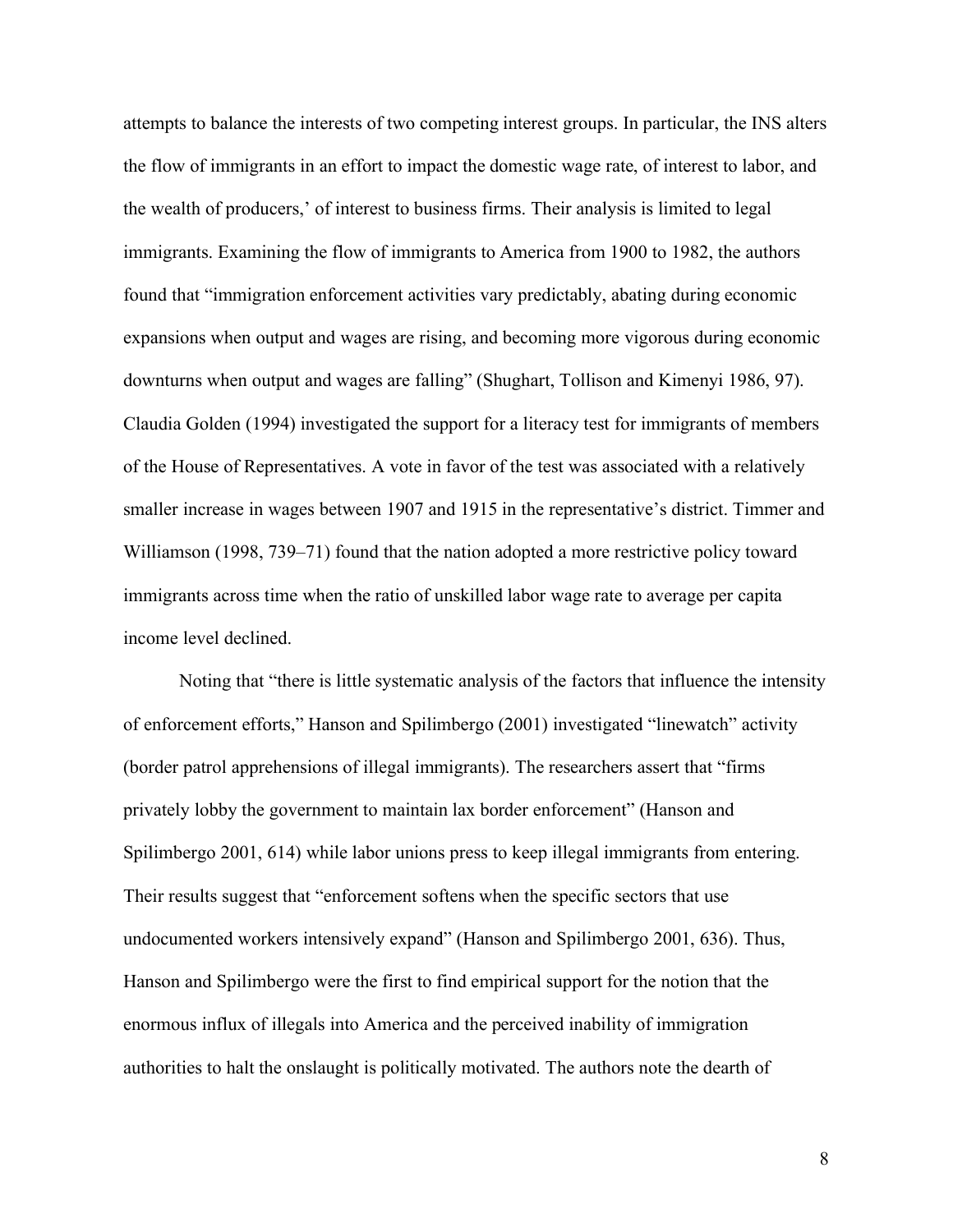research on this topic and assert, "the gap in the literature is unfortunate, given the importance of border enforcement . . ." (Hanson and Spilimbergo 2001, 614).

Finally, Facchini, Mayda and Mishra (2007) likewise point to the role of interest groups in influencing immigration policy and acknowledge the lack of "systematic empirical evidence on this issue" (Facchini et al. 2007, 29). The researchers "take advantage of a novel dataset developed by the Center for Responsive Politics, that allows us to identify lobbying expenditures, by targeted policy area, for the period between 1998 and 2005" (Facchini et al. 2007, 4). The rich dataset enabled the authors to extract business lobbying expenditures specifically aimed at immigration policy. Anti-immigration lobbying efforts were proxied by union membership across sectors. Pressure group activities at the industry level were combined with data from the Current Population Survey and H1B visas to obtain industryspecific immigration levels. The results of their investigation "suggest that a 10% increase in the size of lobbying expenditures by business groups is associated with a 1.8% larger number of immigrants while a one-percentage point increase in union density . . . reduces it by 1.3%" (Facchini et al. 2007, 5).

The current literature, albeit limited, does point toward a political motivation to immigration policy. The so-called interest-group theory of government is consistently supported. However, such research examines legal immigration across time or focuses on linewatch activities, leaving the enforcement of immigration laws within the interior of the nation largely ignored.

One explanation for the lack of analysis of interior enforcement is that so little interior enforcement actually takes place. In a 2007 report issued by *Third Way,* Earls and Kessler note, "in 1999, 417 employers received fines for employing illegal aliens—a number that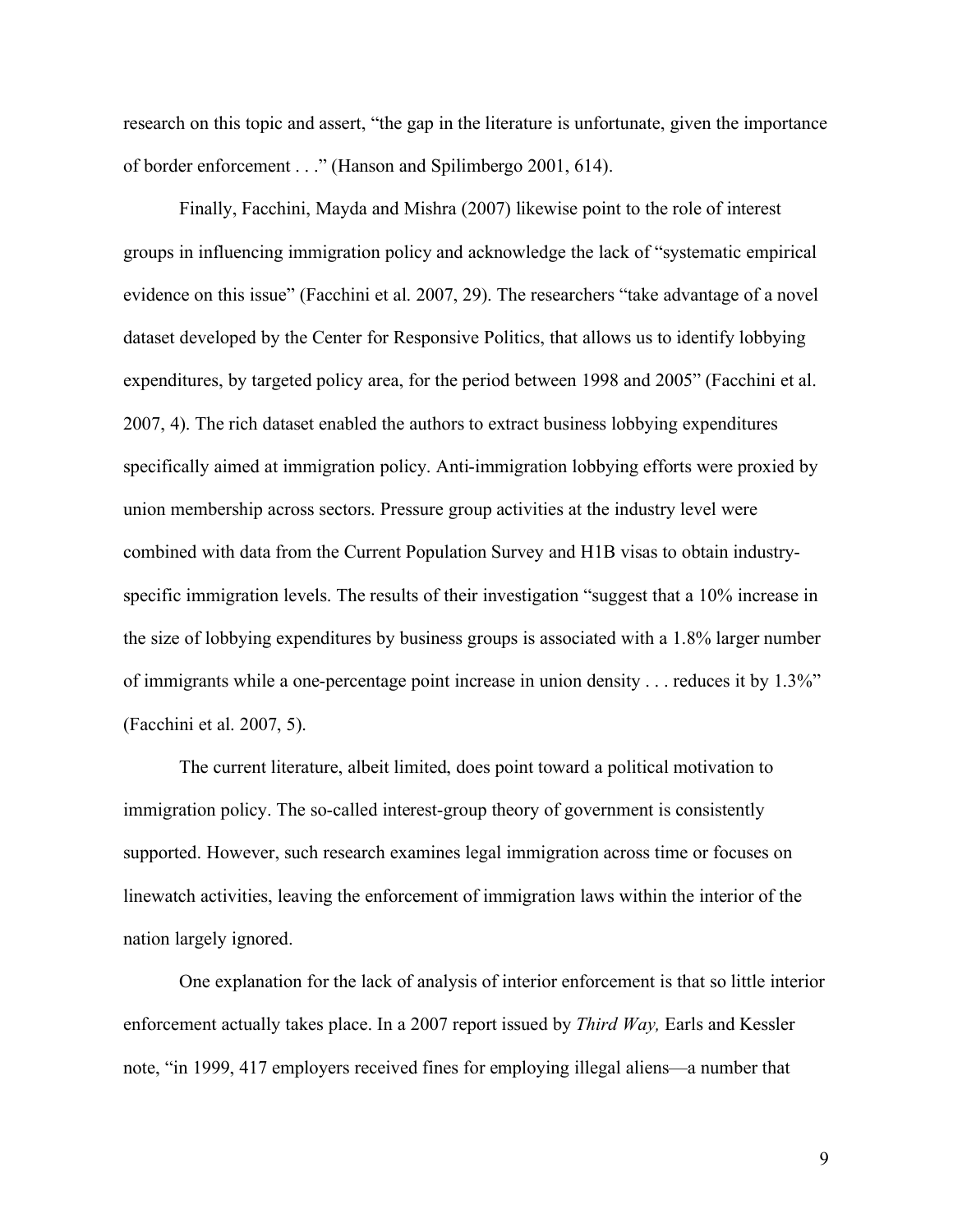dropped to three by 2004. Indeed, in 2004, a person was more likely to be eaten by an alligator than to be prosecuted for hiring an illegal alien" (Earls and Kessler 2007, 8). A second reason for the lack of work on interior enforcement is data limitations. Hanson (2006) explains, "For interior enforcement, measures of policy inputs are more difficult to obtain" (Hanson 2006, 910).

#### **MODEL AND RESULTS**

Fortunately, a data source yielding information concerning interior enforcement exists but has not, to the authors' knowledge, been sufficiently mined. This data is produced by the Transactional Records Access Clearinghouse (TRAC) housed at Syracuse University. TRAC data includes referrals for prosecution by immigration authorities by state. The data point out that referrals vary widely from state to state. TRAC reports, "There often are variations that raise a preliminary question of fairness. Further exploration may turn up good explanations for the differences, but the differences on their face are worth probing" (TRAC, Regional Patterns in INS Enforcement).

Because more recent interior enforcement activities are negligible (recall the alligator attack quote), referrals for prosecution by state for the years 1996 and 1997 are used to create the dependent variable. Also, because population varies widely from state to state, the data is standardized by the estimated number of illegals residing in each state. The Immigration and Naturalization Service produced estimates of the number of illegals residing in each state for the year 1996 (see Federation for American Immigration Reform). Thus, INS criminal referrals in 1996 divided by the estimated number of illegals in 1996, and INS criminal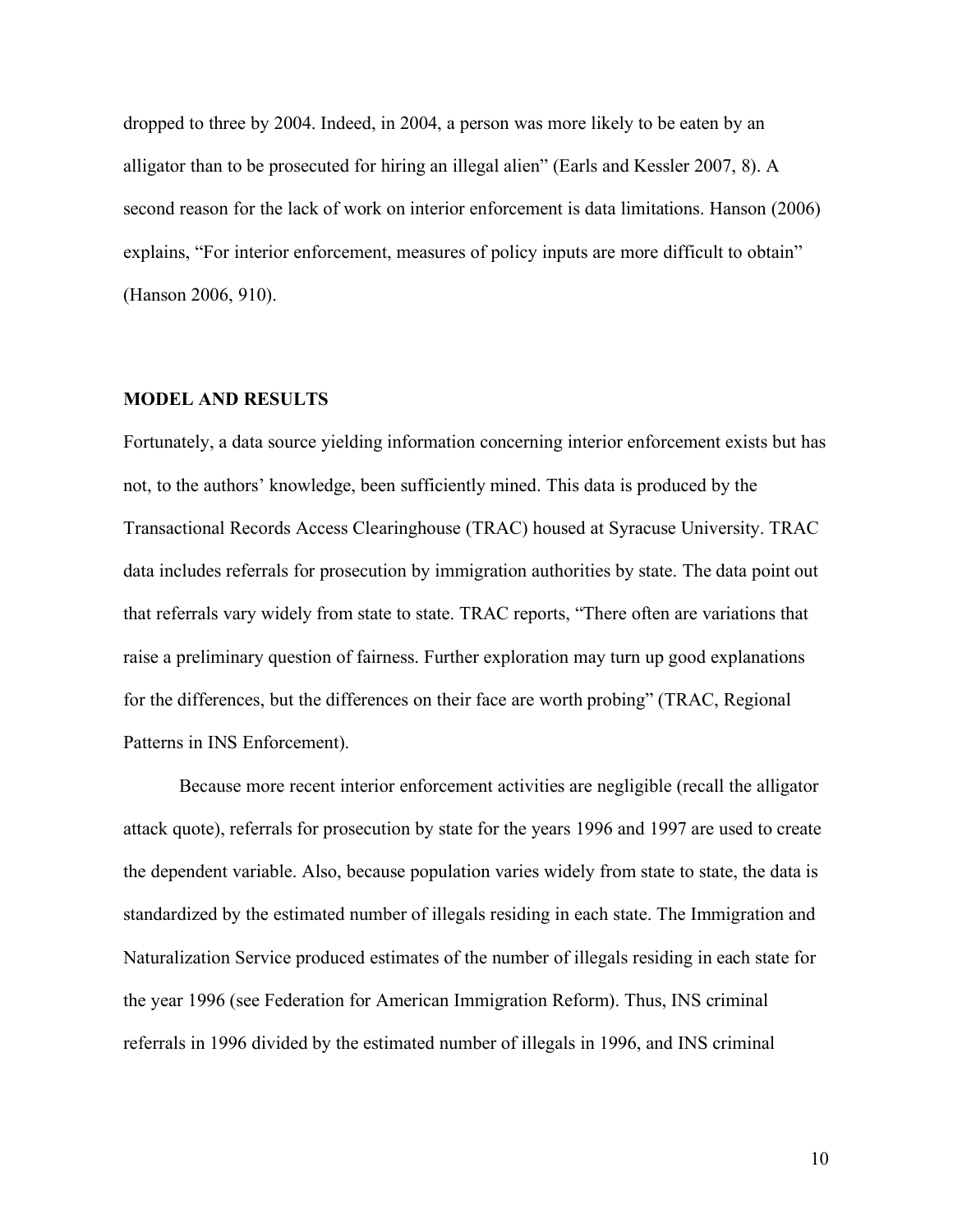referrals in 1997 divided, once again, by the estimated number of illegals in 1996 for each state serves as the dependent variable.

In a 1994 document, the INS claims it "will concentrate resources in areas where the work load, or vulnerability to the integrity of our nation's immigration policies is greatest. This requires allocating resources on the basis of risk assessment" (INS Toward 2000, 1994). Thus, an explanatory variable in the model is the number of INS employees assigned to each state in 1996 and 1997. A priori, more agents in a state is thought to be associated with more referrals.

State unemployment rates are included in the model to determine if the agency is more active in states with high rates of unemployment. On the one hand, the agency might be pressured to find illegals and to refer them for prosecution where natives have more difficulty finding jobs. Rounding up illegal aliens in states with high unemployment rates would improve the chances of a native obtaining a job.

On the other hand, Richard Vedder, along with Lowell Gallaway and Stephen Moore, examined the relationship between immigration and unemployment across the states and determined, "if any correlation, it would appear to be negative: Higher immigration is associated with lower unemployment" (Vedder 1994). Thus, immigrants are drawn to regions where the unemployment rate is low. A negative coefficient on unemployment in the model would be consistent with bureaucratic incentives to produce output identified by Cotton M. Lindsey (1976). The INS can find immigrants more easily and with less effort in tight labor markets where illegals are likely to be employed. If more active in areas where unemployment rates are low, then immigration authorities ascribe to the wisdom of Willie Sutton who explained why he robbed banks—"because that's where the money is."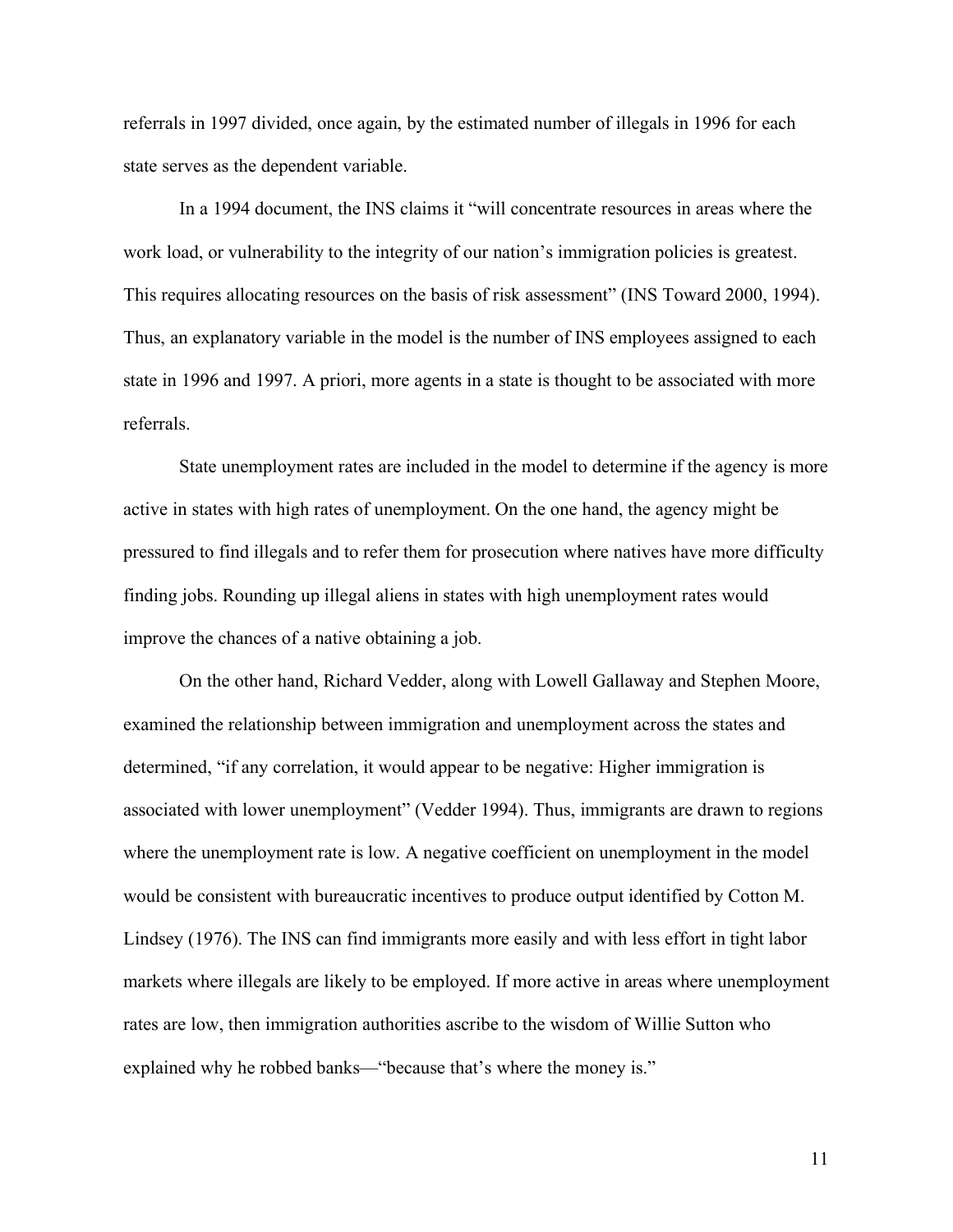The percentage of the workforce unionized in each state in 1996 and 1997 also serves as an independent variable. In the past, increased unionization would likely be thought to be associated with stricter enforcement—less legal and illegal immigrants that increase the supply of labor and thus likely depress wages. Declining membership, however, has led unions to reconsider their position. Eliseo Medding, Vice President of the Service Employees Union declares, "I am . . . convinced that as the labor movement is the best hope for immigrants so are immigrants the best hope for the labor movement" (McElroy 2000, 31). Buchanan concurs, "By making illegal aliens legal, unions hope to organize them and restore lost union power" (Buchanan 2006, 81).

The percentage of each states' population living below the poverty threshold is included in the analysis to determine if poorer economic conditions exert an influence on enforcement. Also, the percentage of the population residing in more urban settings serves as an independent variable. Some cities are so-called sanctuary cities for illegal aliens and city officials might press for lax enforcement of immigration laws. In addition, larger cities might be more tolerant of illegals because metropolitan areas are typically less homogenous. The primary beneficiaries of lax enforcement are the business firms that utilize the inexpensive labor provided by immigrants. Sowell pointed out that "shifts in political strength among the contending groups of Americans are reflected in changing immigration policies and changing levels of enforcement" (Sowell 1981, 249). These same political forces that shift and change across time are likely to differ in their relative strength from state to state. Thus, this analysis seeks a cross-sectional political motivation to INS enforcement patterns.

As a proxy for business firm lobbying power, the percentage of the nation's workforce engaged in manufacturing, the service industry, and construction within each state is entered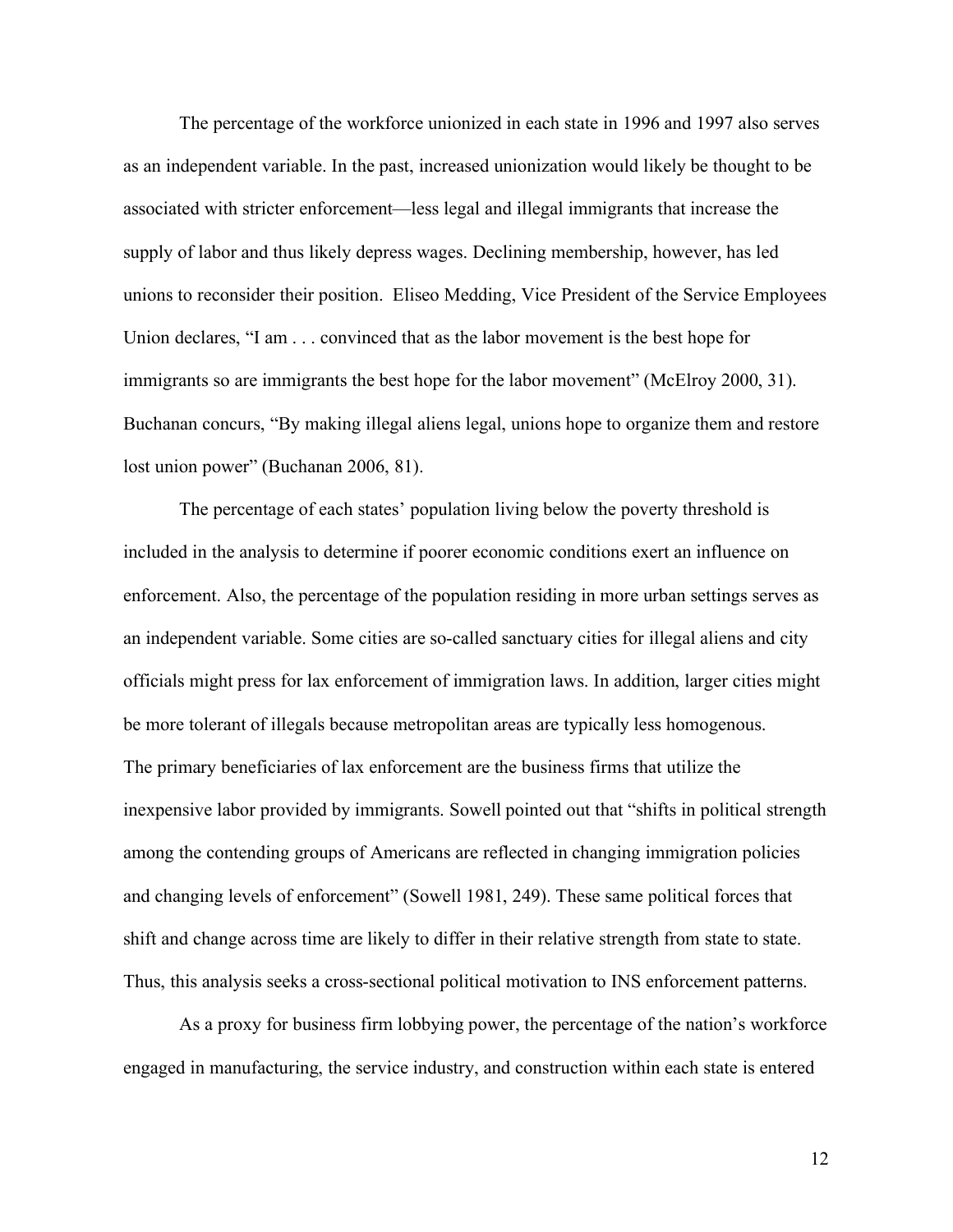into the model (recall from Table 1 that the service sector, the manufacturing industry, and the construction industry accounted for 65 percent of the jobs of illegals in 2006). These are the employers most likely to exert political pressure on the INS to ease their enforcement efforts. A positive relationship is predicted indicating that as these particular type businesses play a larger role in a state's economy, the INS will be pressured to look the other way. Table 2 provides results.

| <b>Table 2: Results</b> |             |             |             |
|-------------------------|-------------|-------------|-------------|
|                         | Model 1     | Model 2     | Model 3     |
|                         | 13.424      | 12.58       | 13.30       |
| Intercept               | $(4.68***)$ | $(4.19***)$ | $(4.76***)$ |
|                         | $-1.421$    | $-1.456$    | $-1.6$      |
| Unemployment            | $(2.83***)$ | $(2.86***)$ | $(3.21***)$ |
|                         | 0.002       | 0.002       | 0.002       |
| Agents                  | $(2.69***)$ | $(2.50***)$ | $(3.23***)$ |
|                         | 0.157       | 0.218       | 0.231       |
| Union                   | (1.54)      | $(2.03***)$ | $(2.27***)$ |
|                         | 0.217       | 0.230       | 0.24        |
| Poverty                 | (1.46)      | (1.52)      | (1.68)      |
|                         | $-0.105$    | $-0.112$    | $-0.112$    |
| Urban                   | $(3.61***)$ | $(3.93***)$ | $(4.48***)$ |
|                         | $-1.029$    |             |             |
| Construction            | $(2.05***)$ |             |             |
|                         |             | $-0.79$     |             |
| Service                 |             | $(1.81*)$   |             |
|                         |             |             | $-0.96$     |
| Manufacturing           |             |             | $(2.99***)$ |
| $R^2=$                  | 0.34        | 0.333       | 0.37        |

T-stats are in parenthesis and \*\*\*, \*\* and \* denote significance at the 1%, 5% and 10% level respectively.

The results of ordinary least square regression support the notion that the Immigration and Naturalization Service was more active where unemployment rates were higher—an indication that the ease of finding and capturing illegal aliens impacts the patterns of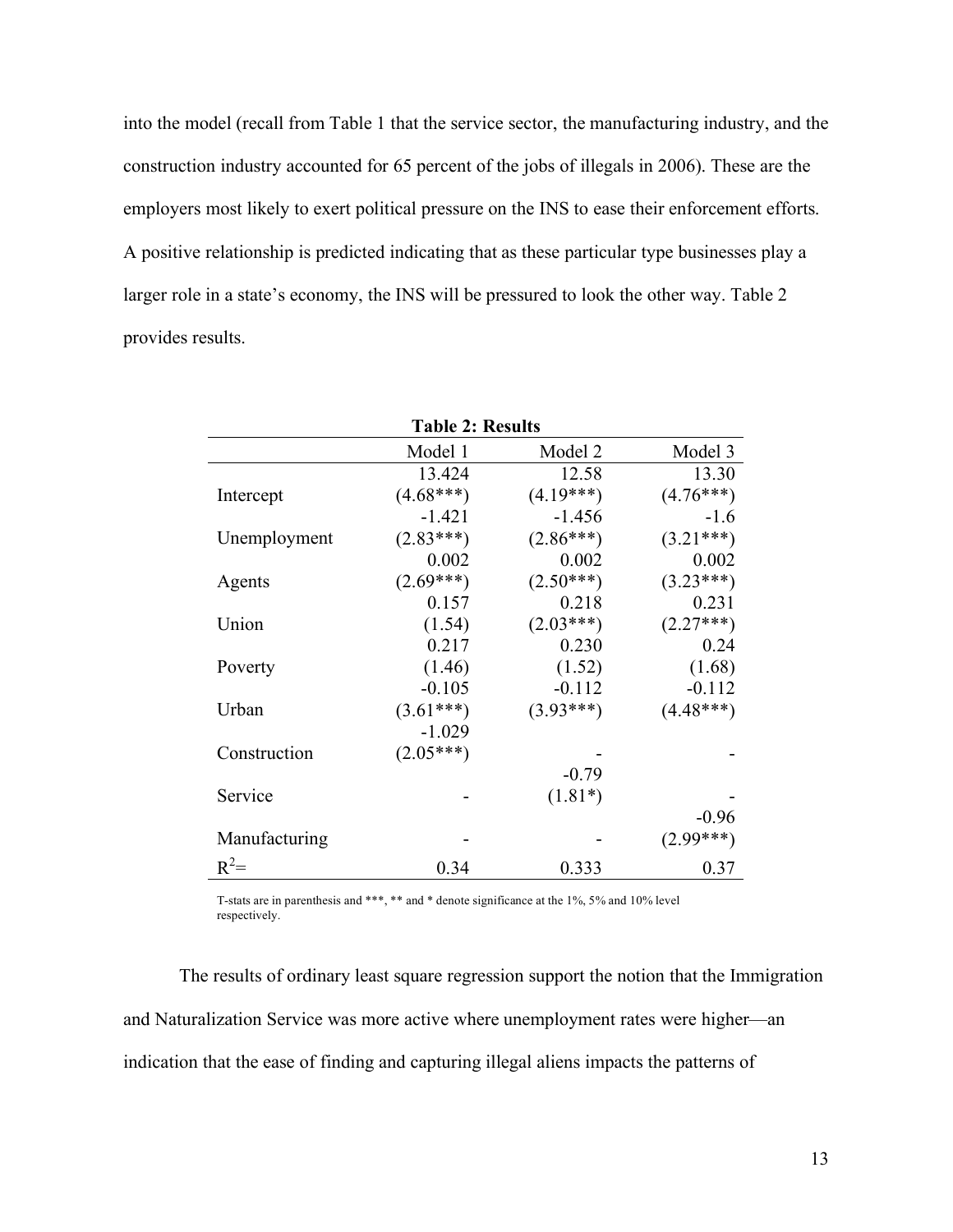enforcement that emerge. Based on the analysis, agents have positive marginal products with more referrals for prosecution coming from districts with more INS agents.

Union membership is significantly related to more vigorous enforcement in two of the three specifications. While union opinion about immigration is most likely changing, our results indicate that the transformation is far from complete.<sup>2</sup>

The variable measuring the extent of poverty within each state was not significantly related to INS activity. However, states with a larger urban population had less enforcement activity. If city officials press for limited enforcement, this result contributes to the interestgroup theory of government explanation for INS activity.

The variables that measure the extent of employment in the manufacturing, service, and construction industry in each state were all significantly related to INS enforcement as well. As these sectors comprise a larger portion of a state's economy, the INS engages in less vigorous enforcement activity (the three variables are significantly correlated so each is entered in a separate specification). The results strongly support an interest-group theory of immigration enforcement. Instead of a rogue agency that needs to be brought under the control of Congress, empirical evidence points to an agency compliant to the wishes of its sponsor, that is, Congress. And politicians want to keep their constituents—particularly those that are well-organized—happy.

## **CONCLUSIONS**

This paper fills a gap in the literature by examining the enforcement of immigration laws by the government agency charged with this responsibility in the interior of the nation. While other studies put border enforcement efforts in a political framework, this analysis is the first,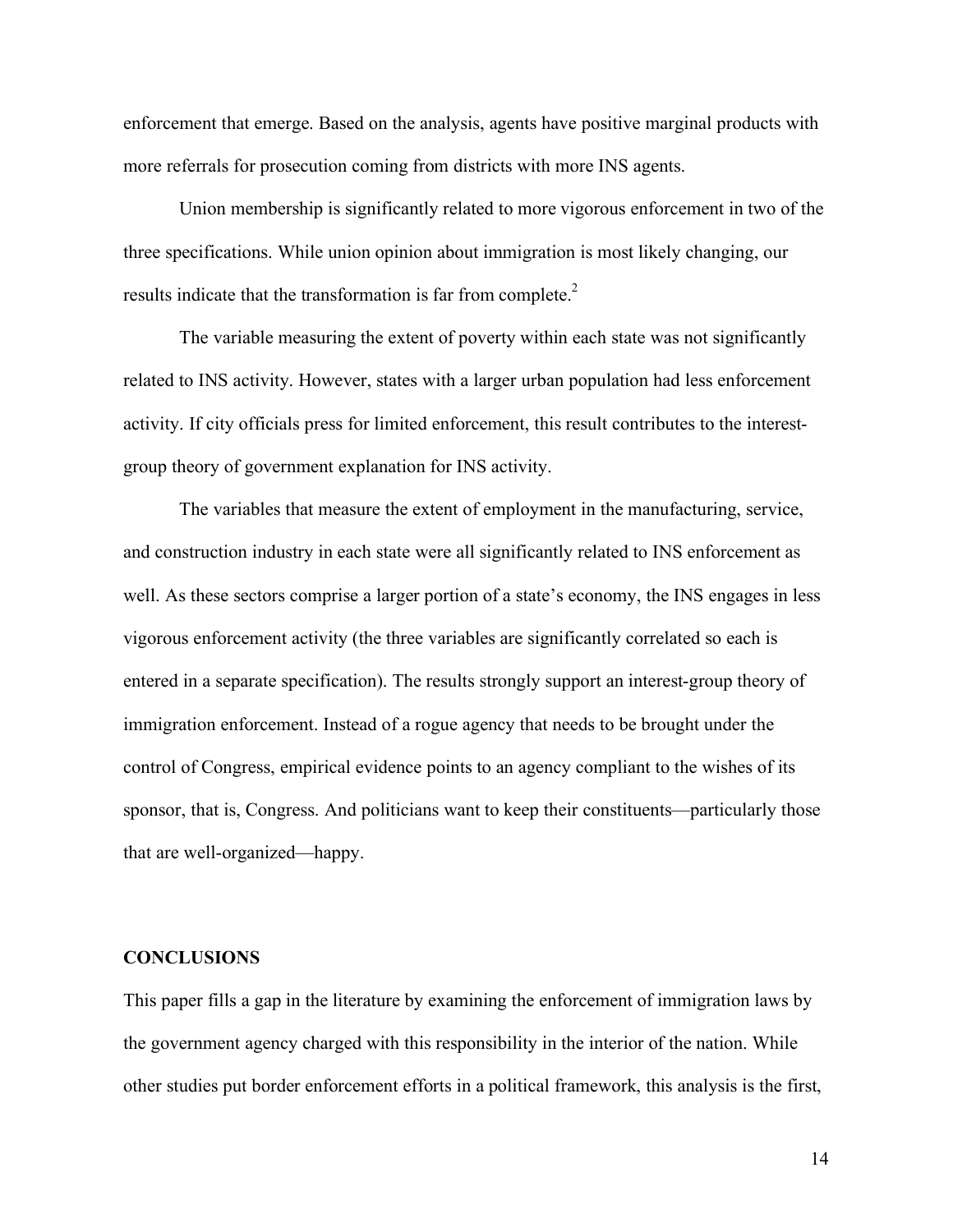to the author's knowledge, to place interior enforcement within the interest-group theory of government framework.

The results indicate that pressure groups shape the pattern of enforcement that emerges. Despite polls that indicate a majority of Americans favoring stricter enforcement, the INS works to please those that matter most politically. While on the surface, the lack of enforcement seems to indicate that the agency is mismanaged, simply has not been given the resources to adequately do its job, or suffers from some other unknown malady that thwarts its efforts, the interest-group model renders the perhaps inscrutable behavior of the INS clear, and even predictable. Immigration enforcement agencies, like any other government regulatory body, succumb to pressure from various interest groups.

## **REFERENCES**

- Buchanan, Patrick. 2006. *State of Emergency: the Third World Invasion and Conquest of America*. New York: Thomas Dunne Books/St. Martin's Press.
- Chau, Nancy. 2003. Concessional Amnesty and the Politics of Immigration Reforms. *Economics and Politics* 15 (2): 193–224.
- Earls, Michael, and Jim Kessler. 2007. Mission Accomplished II: The Bush Record on Immigration Enforcement. *Third Way Report*, Available at: http://www.thirdway.org/data/product/file/91/TW\_Mission\_Accomplished\_II\_Report. pdf.
- Federation For American Immigration Reform (FAIR). Immigration in Your Backyard. Available at:
	- http://www.fairus.org/site/PageServer?pagename=research\_researchlistda29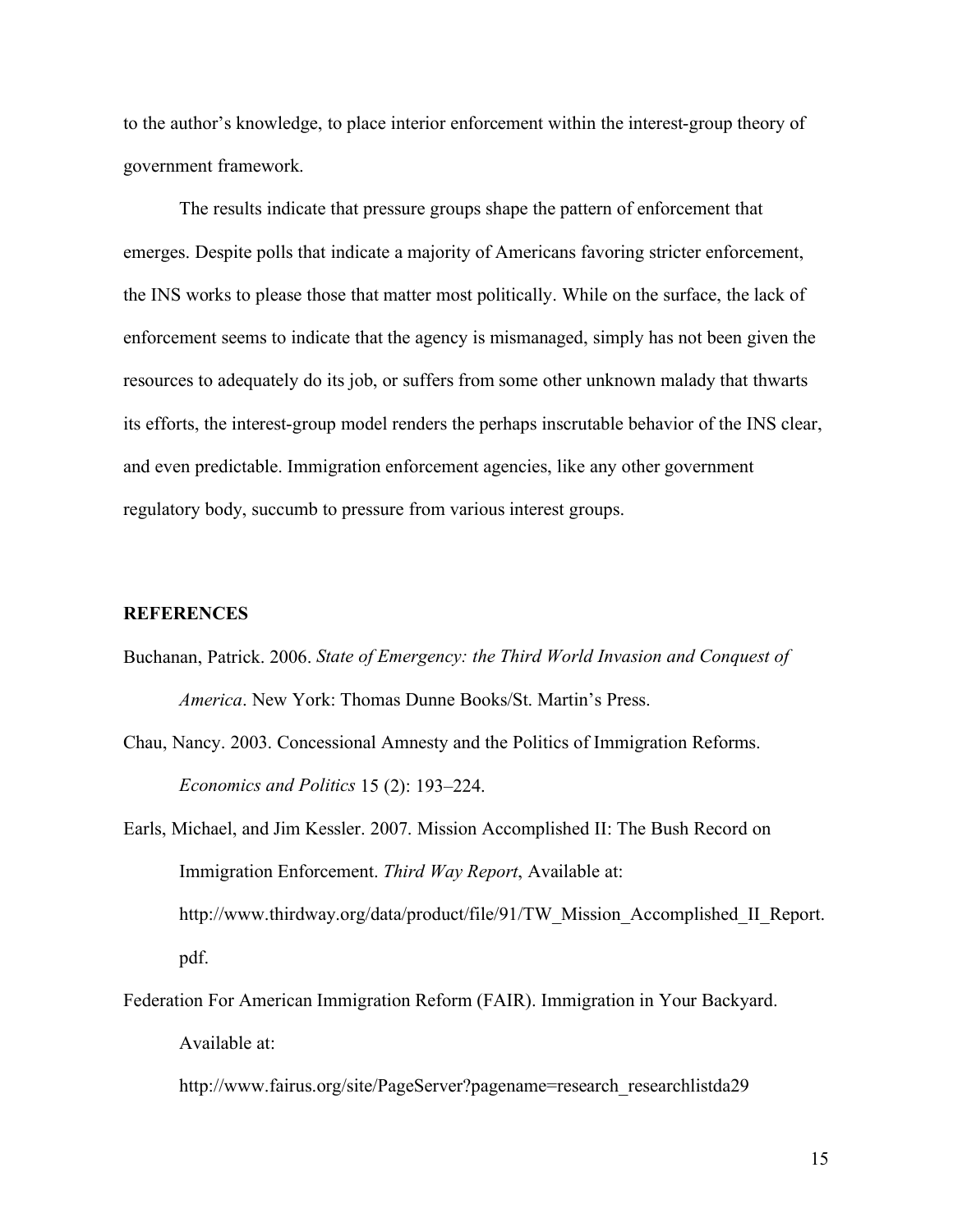- Facchini, Giovanni, Anna M. Mayda, and Prachi Mishra. 2007. Do Interest Groups Affect Immigration? IZA Discussion Paper No. 3183. Available at SSRN: http://ssrn.com/abstract=1048403.
- Gaynor, Tim. 2008. U.S. Immigration cops nab 595 in largest-ever raid. *Reuters,* August 26, Available at: http://www.reuters.com/article/newsOne/idUSN2635579820080826.
- Golden, Claudia. 1994. The Political Economy of Immigration Restrictions in the U.S., 1890 to 1921. In *The Regulated Economy: A Historical Approach to Political Economy,* eds. Claudia Golden and Gary Libecap. Chicago: University of Chicago Press.
- Hanson, Gordon. 2006. Illegal Migration from Mexico to the United States. *Journal of Economic Literature* 44 (4): 869–924.
- Hanson, Gordon H., and Antonio Spilimbergo. 2001. Political Economy, Sectoral Shocks, and Border Enforcement. *The Canadian Journal of Economics* 34 (3): 612–638.
- Hedges, Stephen J., and Dana Hawkins. 1996. The New Jungle. *U.S. News and World Report,* September 23.
- Huntington, Samuel, 2000. The Special Case of Mexican Immigration," *The American Enterprise* 2 (8): 20–22.

- Krikorian, Mark. 2006. Giving Enforcement a Chance: Before we Give up on Immigration Enforcement—Why Don't we Try It? *National Review,* January 30, 24.
- Lindsey, Cotton M. 1976. A Theory of Government Enterprise *Journal of Political Economy,* 84 (5): 1061–1078.

Kessler, Jim, and Ben Holzer. 2006. A Heck of a Job no Immigration Enforcement. *Third Way Report*, Available at: http://www.thirdway.org/data/product/file/ 38/Immigration\_Enforcement\_Report.pdf.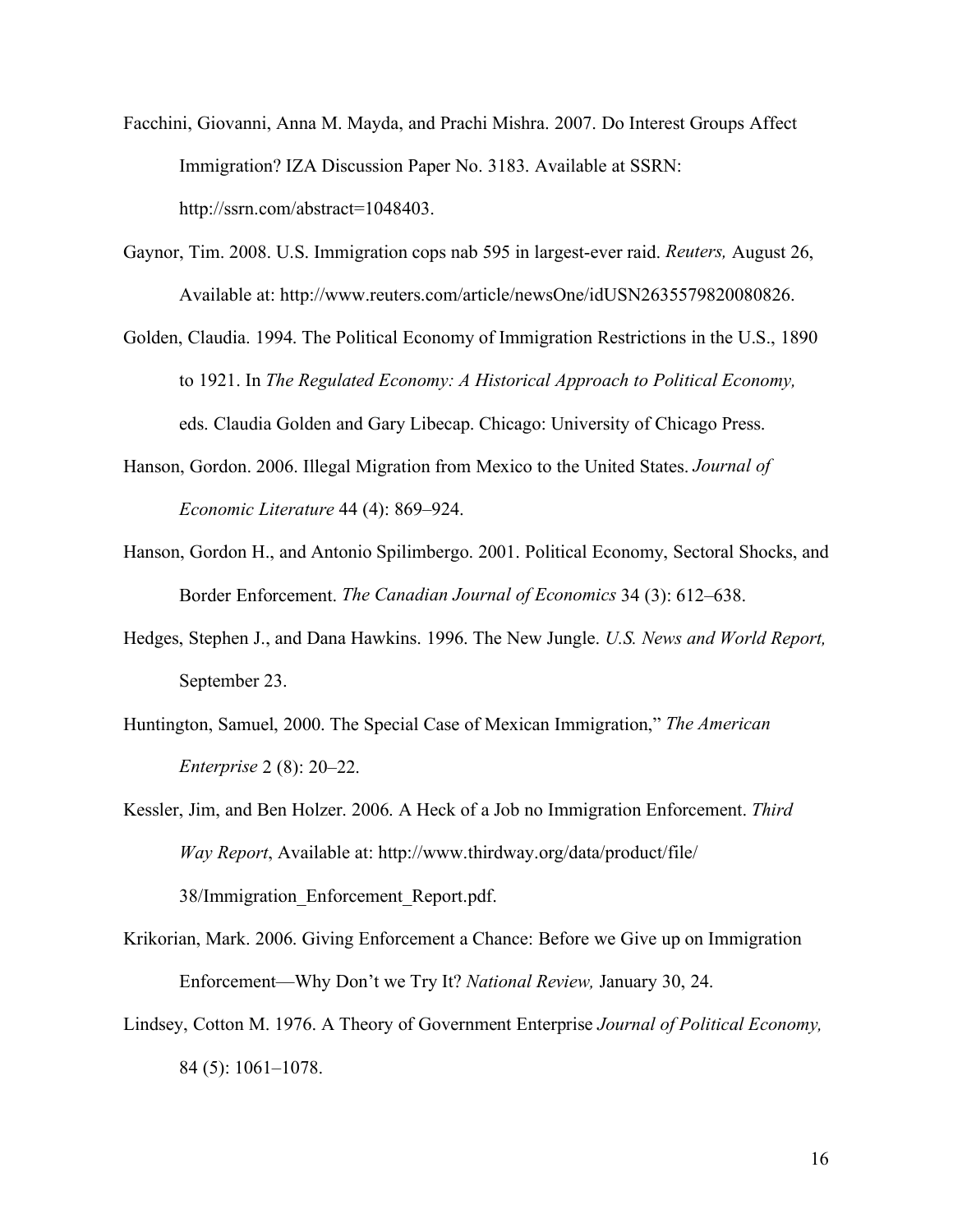McElroy, Wendy. 2000. Sweatshops: Look for the INS Label. *Ideas on Liberty*, July.

Noonan, Peggy. 2007. Slow Down and Absorb. *Wall Street Journal,* Editorial Page, May 25.

- Passel, Jeffrey S. 2006. *The Size and Characteristics of the Unauthorized Migrant Population in the U.S.,* Washington D.C.: Pew Hispanic Center.
- Read, R. 2000. U.S. Immigration Agency Vows to Change Its Image. *The Oregonian,* April 28.
- Shughart, William, Robert Tollison, and Mwangi Kimenyi. 1986. The Political Economy of Immigration Restrictions. *Yale Journal on Regulation* 51: 79–97.
- Sowell, Thomas. 1981. *Ethnic America: A History*. New York: Basic Books.
- Stigler, George. 1971. The Theory of Economic Regulation. *Bell Journal of Economics and Management Science* 2(1): 3–21.
- Timmer, Ashley S., and Jeffrey G. Williamson. 1998. Immigration Policy Prior to the 1930s: Labor Markets, Policy Interactions, and Globalization Backlash. *Population and Development Review* 24 (4): 793–771. (??)
- Transactional Records Access Clearinghouse (TRAC). Regional Patterns in INS Enforcement. Available at TRAC:

http://trac.syr.edu/tracins/findings/aboutINS/insRegionalVar.html.

- U.S. Immigration and Naturalization Service. 1994. INS Toward 2000, Strategic Plan, Accepting the Challenge. Office of Policy and Planning.
- Vedder, Richard. 1994. Immigration Doesn't Displace Natives. *The Wall Street Journal*, March 28.
- Zinsmeister, Karl. 2000. Not All Immigrants Are Alike. *American Enterprise* 11(8): 4–12.